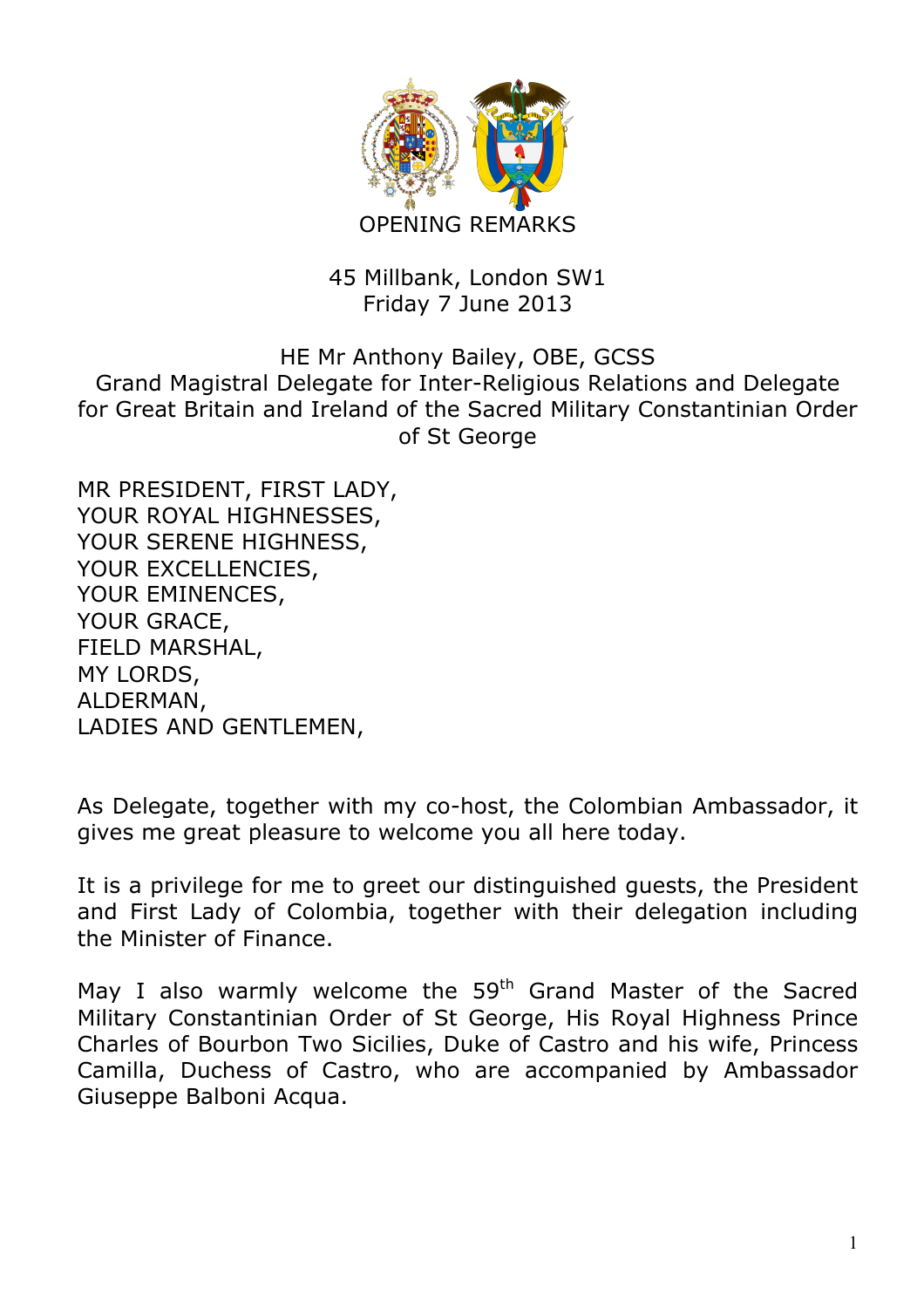Your Excellencies, Your Royal Highnesses, you honour us by being here and are most welcome in Britain during what is an auspicious week for our nation as we celebrate the  $60<sup>th</sup>$  anniversary of the Coronation of our Queen, Elizabeth II.

And, if I may say so, also during a week when we have been blessed with that long awaited and equally rare thing – a glorious sunny day in London – no doubt to herald the arrival of our distinguished Colombian and Italian guests.

I am delighted that so many ambassadors and other members of the diplomatic corps are present today representing some 42 countries and international organisations.

As a religious order, I am also pleased to welcome senior members of our nation's diverse religious communities

including our Sub Prior, His Grace the Most Reverend George Stack, Archbishop of Cardiff, Their Eminences the Archbishops and Heads of the Russian and Syriac Orthodox Churches and other representatives of the Greek and Anglican Churches, Muslim and Jewish communities and others friends. You are all most welcome.

The Constantinian Order of Saint George is an ancient Order of Knighthood that is recognised worldwide and from its earliest origins has resolved to work for the glorification of the Cross, the propagation of the Faith and the defence of the Holy Roman Church.

Today, the Constantinian Order manifests these principles through hospitalier and humanitarian assistance as well as the charitable relief of the poor and those most vulnerable in society.

Uniquely, among Catholic orders the Constantinian Order and its sister Order, the Royal Order of Francis I, continues to play a significant role across the world in furthering inter-religious understanding between the followers of all faiths and of none. We remain true to our heritage yet are proud of our diversity.

Mr President you recently said, that "you must fight to achieve peace". This is why we have assembled here to pay tribute to you today, because as you strive to bring an end to the longstanding conflict in your country, you also acknowledge that the peace is much more than just an end to the violence, as you embark on a fight against poverty, making the social agenda a top priority and sowing the wider seeds of a lasting peace.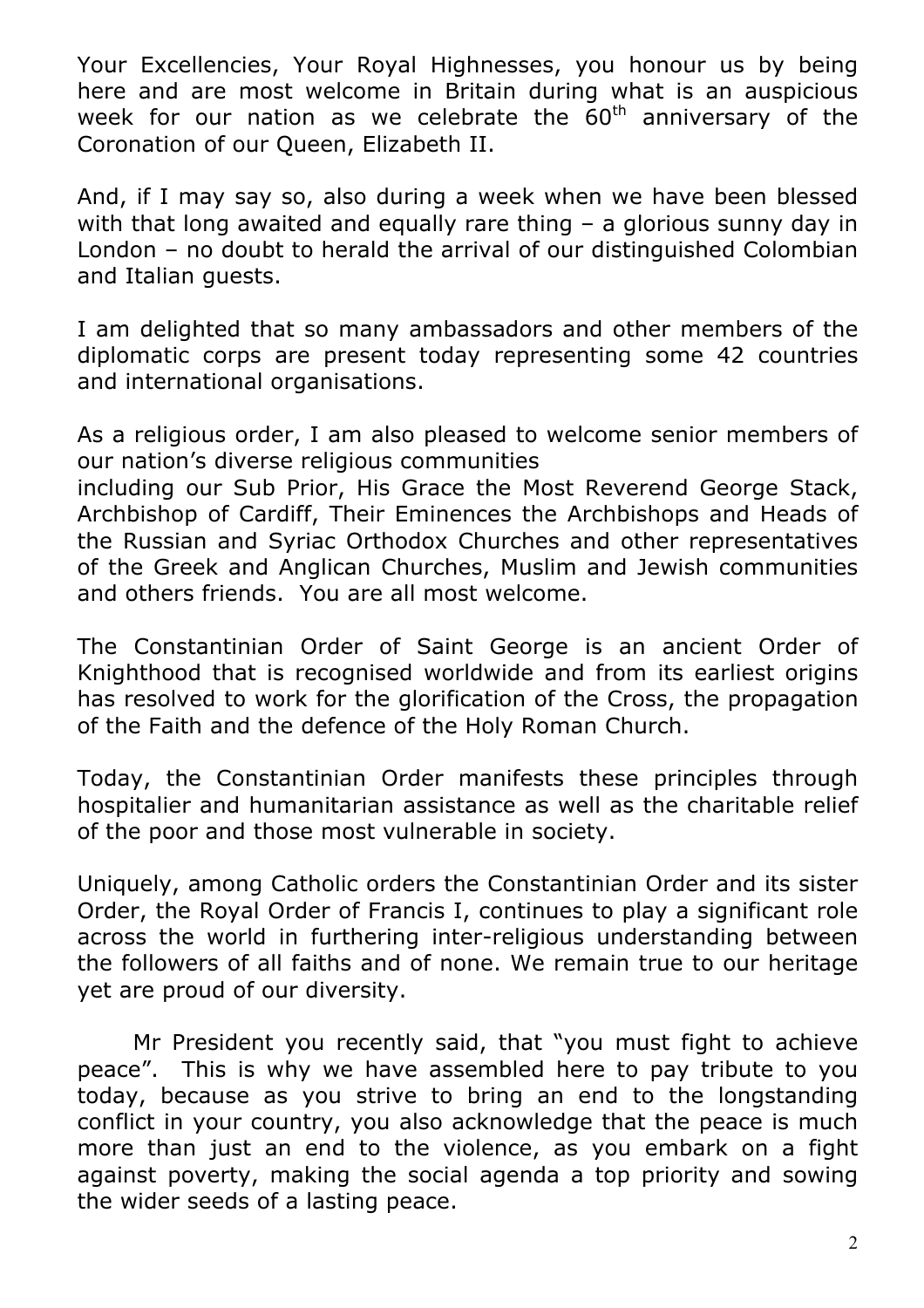Indeed, similar to the teachings of Mother Laura Montoya, the first Colombian born saint, canonised in Vatican City last month of whom Pope Francis said,

"she teaches us to see Jesus' face reflected in others, to overcome indifference and selfishness, which corrode our hearts, and to embrace everyone without prejudice, without discrimination, and without reticence, but with sincere love, giving them the best of ourselves and above all sharing with them what we have that is most precious – Christ and His Gospel."

When you met with the Holy Father a few weeks ago, His Holiness remarked how "Only the brave insist that these type of goals be accomplished" yet that "they come at a cost, but they are worthwhile."

Here in Britain, we understand all too well that cost, having in recent years successfully concluded the delicate and drawn out negotiations to end our own Troubles in Northern Ireland which impacted so profoundly on these islands.

Given the remarkable and successful outcome to date, I am delighted to know that some of those involved in securing our peace are now offering their assistance to the peace talks talking place in Cuba.

It is fitting therefore to remember that among the previous recipients of the Grand Cross which you are about to receive include the then President Mary McAleese of Ireland, a tireless campaigner for peace, who described the theme of her Presidency as "building bridges" as she reached out to all communities, often amid much criticism too.

It was the late Baroness Margaret Thatcher, another recipient of our Order, who also famously quoted St Francis of Assisi on her reelection, "Where there is discord, may we bring harmony. Where there is error, may we bring truth. Where there is doubt, may we bring faith. And where there is despair, may we bring hope."